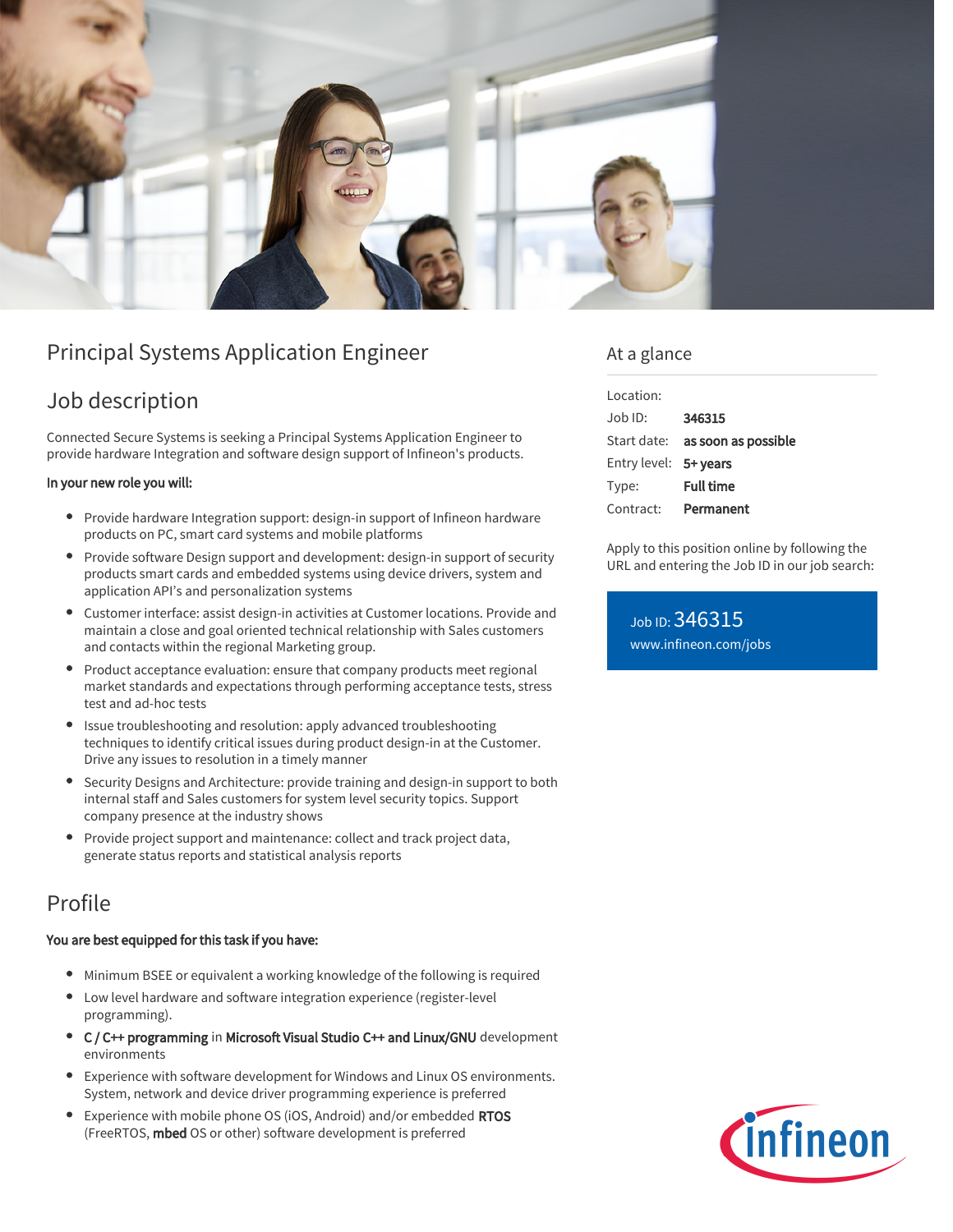- General understanding of security architecture, protocols and cryptographic algorithms (encryption, authentication, certificates) is desired
- Understanding of the software design process (GIT/BitBucket, Gerrit), ability to create software release documentation and application notes
- Practical knowledge of software Quality Assurance methods is preferred.
- Digital design experience and handling of lab equipment (oscilloscope, logic  $\bullet$ analyzers) is preferred
- Experience in Windows and Linux system and network configuration and administration
- Direct Customer support experience is preferred
- MATHEMATICAL SKILLS Advanced Algebra, ability to work with cryptographic concepts
- REASONING ABILITY Innovative thinking and ability to apply principles of logical or scientific thinking to a wide range of intellectual and practical problems is required.
- Ability to deal with nonverbal symbolism (formulas, scientific equations, graphs) in its most difficult phases. Ability to deal with a variety of abstract and concrete variables together with advanced problem solving skills
- OTHER SKILLS and ABILITIES Requires proficiency with standard office applications including Outlook, Excel, Visio and Word

## The Connected Secure Systems (CSS)

segment offers comprehensive systems for a secure, networked world with a portfolio built around reliable, trendsetting microcontrollers as well as wireless connectivity and security solutions. Over the past decades, CSS has developed microcontroller, Wi-Fi, Bluetooth and combined connectivity solutions (known as connectivity combos) and hardware-based security technologies. The products are used in a broad range of applications: from consumer electronics, IoT and home appliances to IT equipment, cloud security and networked cars all the way to credit and debit cards, electronic passports and IDs. With its leading technologies in the areas of computing, connectivity and security, CSS makes a decisive contribution to protecting today's and tomorrow's networked systems.

[Click here](https://www.infineon.com/cms/en/careers/working-at-infineon/cssdreamjob/) for more information about working at CSS with interesting employee and management insights and an overview with more #CSSDreamJobs.

## Why Us

## Part of your life. Part of tomorrow.

We make life easier, safer and greener – with technology that achieves more, consumes less and is accessible to everyone. Microelectronics from Infineon is the key to a better future. Efficient use of energy, environmentally-friendly mobility and security in a connected world – we solve some of the most critical challenges that our society faces while taking a conscientious approach to the use of natural resources.

Infineon Technologies Americas Corp. is an equal opportunity employer. All qualified applicants will receive consideration for employment without regard to race, color, religion, sex (including pregnancy, childbirth, or related medical conditions), gender identity, national origin, ancestry, citizenship, age, physical or mental disability, legally protected medical condition, family care status, military or veteran status, marital status, domestic partner status, sexual orientation, or any other basis protected by local, state, or federal laws. Applicants with questions about access or requiring a reasonable accommodation for any part of the application or hiring process should contact the Talent Network by phone at (408) 503-2194.

Employment at Infineon is contingent upon proof of your legal right to work in the United States under applicable law, verification of satisfactory references and successful completion of a background check and drug test, and signing all your onboarding documents .



In some instances, if applicable, U.S. export control laws require that Infineon obtain a